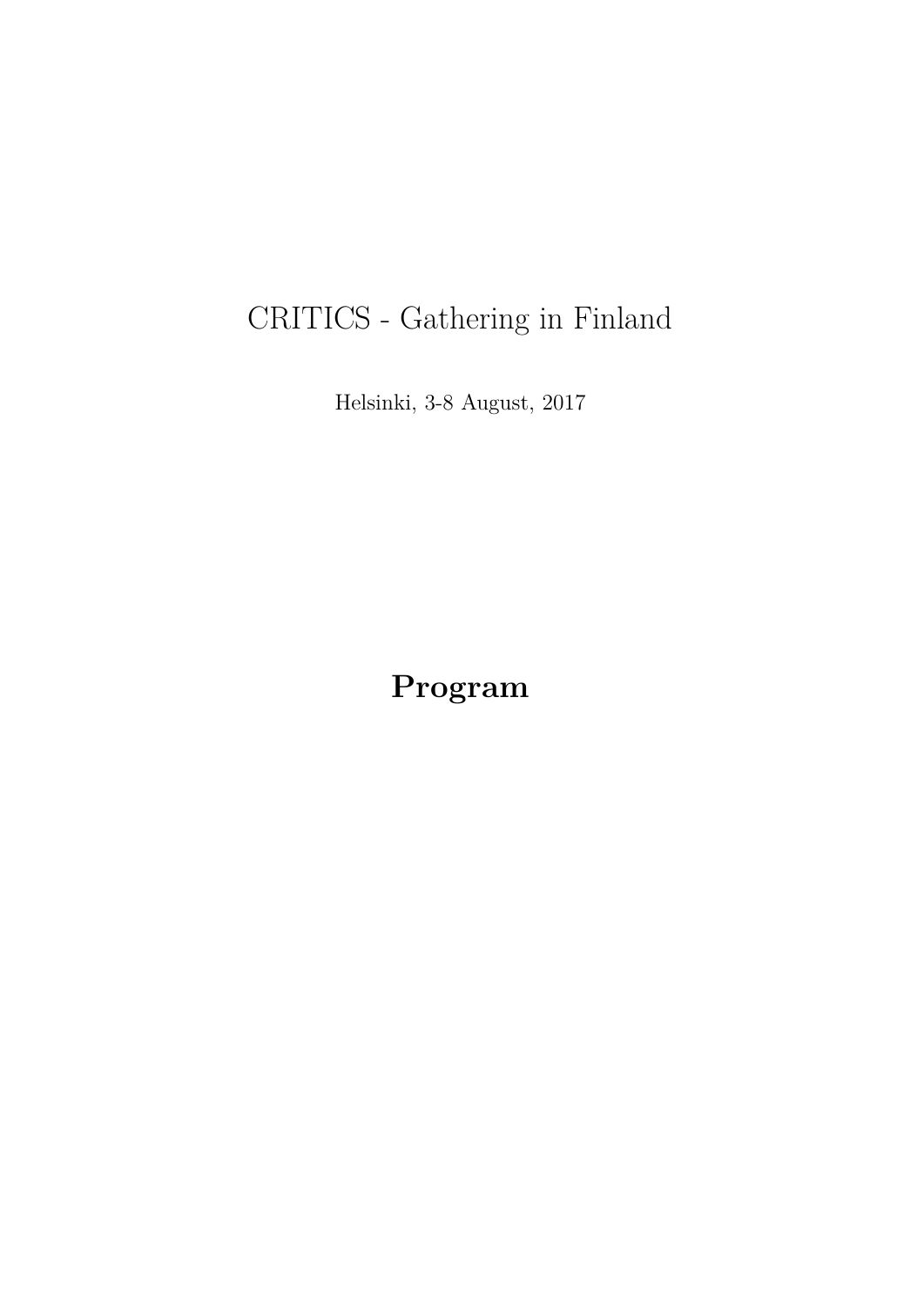### **THURSDAY 3 August**

The program for Thursday is intended for those who can make it to Helsinki early in the afternoon. We will all meet for dinner later in the evening.

- 15:00 15:30 Check-in at AirBnB accommodation (Fredrikinkatu 30A 12)
- 15:30 18:30 Visit to Suomenlinna fortress island (**+ discussion session 1**)
- 18:30 20:30 Dinner (Tarkk'ampujankatu 8A 29)
- 20:30 22:00 Walk in the parks of Southern Helsinki

## **FRIDAY 4 August**

The detailed program for Friday can be found in the separate program of the 'CRITICS Workshop on Dynamical Systems and Critical Transitions'.

- 07:50 08:30 Transport from AirBnB to University of Helsinki
- 08:30 09:00 Breakfast / Registration
- 09:00 16:00 CRITICS Workshop on Dynamical Systems and Critical Transitions
- 16:00 17:45 Sauna (Kotiharjun Sauna, Harjutorinkatu 1)
- 17:45 18:30 Walk in Kallio
- 18:30 21:00 Dinner<sup>∗</sup> at restaurant Cella (Fleminginkatu 15)
- 21:00 23:00 Helsinki by night

#### **SATURDAY 5 August**

- $08:30 10:00$  Picking up bicycles  $+$  cycle to breakfast
- 10:00 10:45 Breakfast<sup>∗</sup> (Café Taideterassiby the Töölö Bay)
- 10:45 13:25 Bicycle tour of central Helsinki (**+ discussion session 2**)
- 13:25 14:25 Bus transport to Inkoo
- 14:30 16:00 Lunch<sup>∗</sup> (Restaurant Sågen)
- 16:00 17:30 **Discussion session 3**
- 17:30 18:00 Coffee Break<sup>∗</sup>
- 18:00 19:30 **Discussion session 4**
- 19:30 23:00 Barbeque & Sauna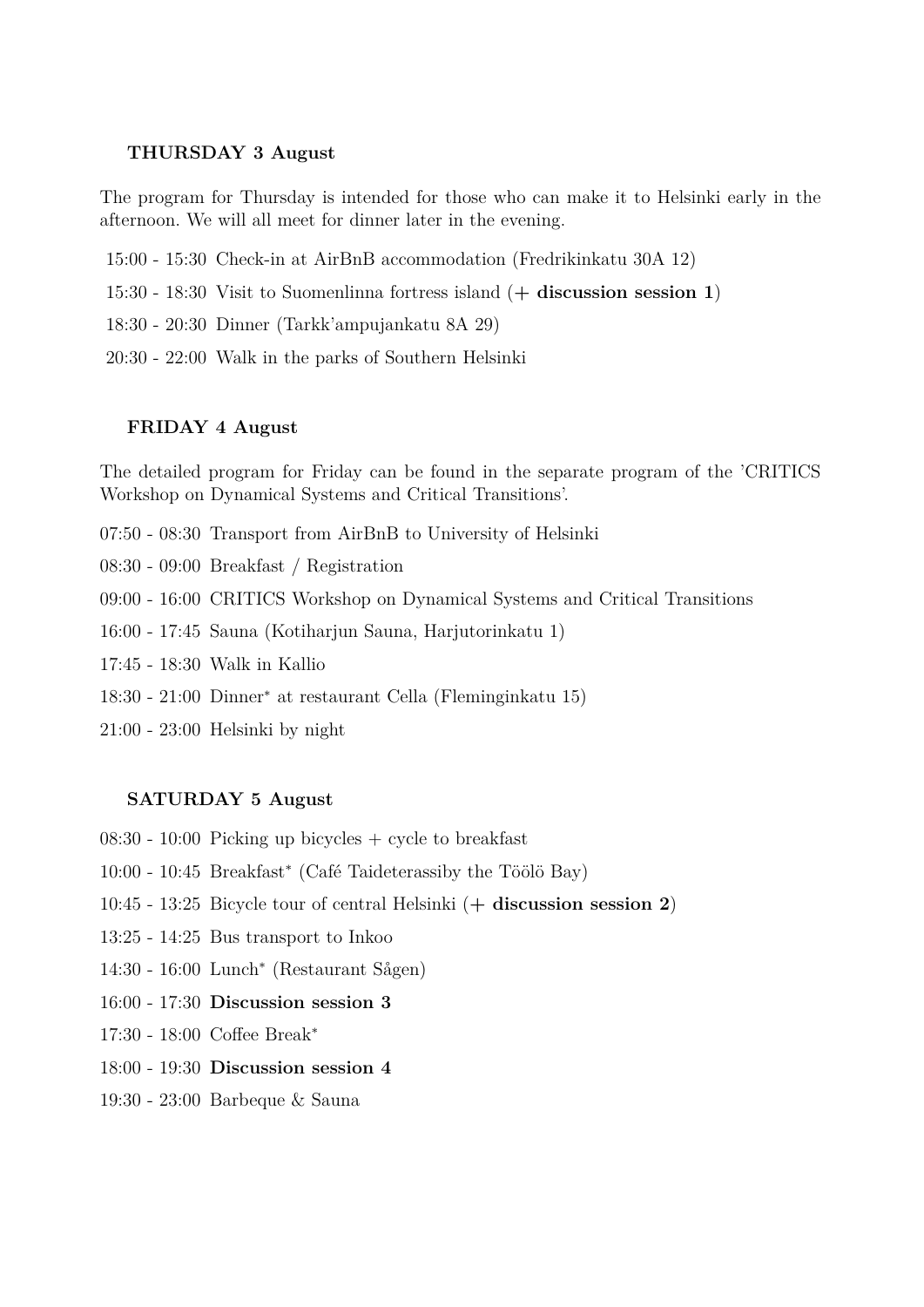## **SUNDAY 6 August**

- 09:00 10:00 Breakfast
- 10:00 12:45 Excursion: Forests of Inkoo
- 12:45 13:30 Transport to lunch
- 13:30 15:00 Lunch<sup>∗</sup> at Restaurant Scola (Barösund)
- 15:00 15:30 Transport to cottage
- 15:30 17:00 **Discussion session 5**
- 17:00 17:30 Coffee break<sup>∗</sup>
- 17:30 19:30 **Discussion session 6**
- 19:30 21:00 Dinner at cottage accommodation
- 21:00 22:00 **Discussion session 7**
- 22:00 23:30 Sauna

# **MONDAY 7 August**

- 09:00 10:45 Breakfast **Discussion session 8**
- 11:15 12:10 Bus transport to Helsinki
- 12:38 13:30 Bus transport to Porvoo
- 13:30 14:30 Lunch<sup>∗</sup>
- 14:30 15:30 A Walk in old Porvoo
- 15:30 17:30 Coffee<sup>∗</sup> + **Discussion session 9**
- 17:45 18:50 Bus transport to Helsinki
- 18:50 20:00 Picking up keys + transport to AirBnB
- 20:00 21:30 Dinner<sup>∗</sup>
- 21:30 23:00 A Walk in Alppila

# **TUESDAY 8 August**

- 09:00 10:30 Breakfast<sup>∗</sup> + **Discussion session 10**
- $10:30 11:00$  Check-out from AirBnB + walk to Kaisa-talo
- 11:00 12:30 **Discussion session 11**
- 12:30 14:00 Lunch<sup>∗</sup> & Farewell